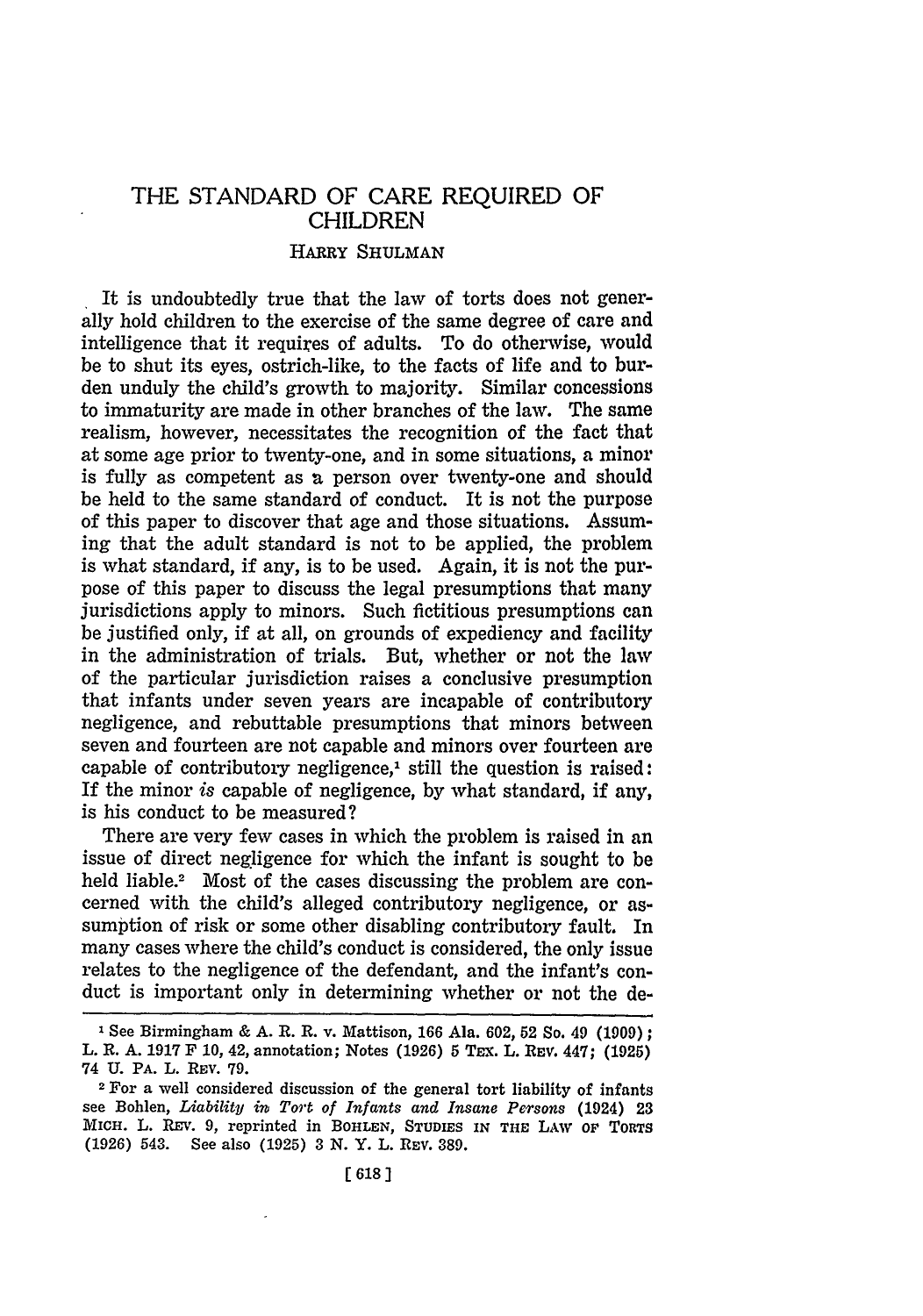fendant discharged his duty of reasonable care under the circumstances.<sup>3</sup>

The standard of conduct to which an infant is to be held when his own liability is in question may properly be quite different from that to which he is to be held when he seeks to recover from an admittedly negligent defendant.4 It is apparent that different considerations may be involved in these several types of cases. There is a strong policy in favor of protecting children from losses attributable to their immaturity. It would be quite plausible, therefore, for a court to be more lenient toward children whose injuries are attributable, not only to their immaturity, but also to conceded tortious conduct on the part of the defendant, than toward children who are the sole responsible causes of injury to others. Yet the cases do not enter into niceties. The opinions are replete with loose language, sometimes altogether unnecessary, sometimes equivocal, sometimes incomplete, and sometimes even contradictory of statements in the very same opinion. **A** law review editor has recently concluded that, for the purpose of determining contributory negligence,

"the acts of a child are tested by the individual capacity of the child himself .... [The standard] is subjective, depending entirely upon the individual capacity of the child." 42

It will be shown that such statements are not entirely true. There is some objective standard even in the case of children.

There are cases in which it is said that the care required of children is that care which is ordinarily exercised under similar circumstances by children of the same age.5 But it is apparent

<sup>3</sup>It is obvious that an actor is required to be more careful when his conduct is likely to endanger children than when it is likely to endanger only adults. In general, unless a defendant has reason to know otherwise, he is entitled to assume that persons and things will react as they are commonly supposed to react under the circumstances. Children do generally exercise a lesser caution for their own safety than do adults. Since this is common knowledge, a defendant is not only entitled to assume it, but he is charged with the knowledge of it, and must act with a view to **it.** In determining a defendant's negligence toward a child, it may, therefore, become important to ascertain whether or not the defendant should have forseen a particular kind of conduct on the part of the child. 4 This may be true in the case of adults as well as in the case of children.

Accepting the doctrine of contributory negligence, it does not at all necessarily follow that the care used by  $X$  to prevent injury to others, or his duty to perceive the possibility of, and provide against, injury to others is to be measured by the same standard as that employed to measure the care that  $X$  used to prevent injury to himself or his duty to foresee, and provide against, injury to himself by an admittedly negligent person.

41 See Note (1925) 74 U. PA. L. **REv. 79, 80.**

5 Ayers v. Ratshesky, **213** Mass. **589, 101 N. E. 78 (1913);** Jacobs v. Koehler Sporting Goods Co., 208 **N.** Y. 416, 102 **N. E. 519 (1913).** It is apparent from the context of the opinions in these cases that age is not the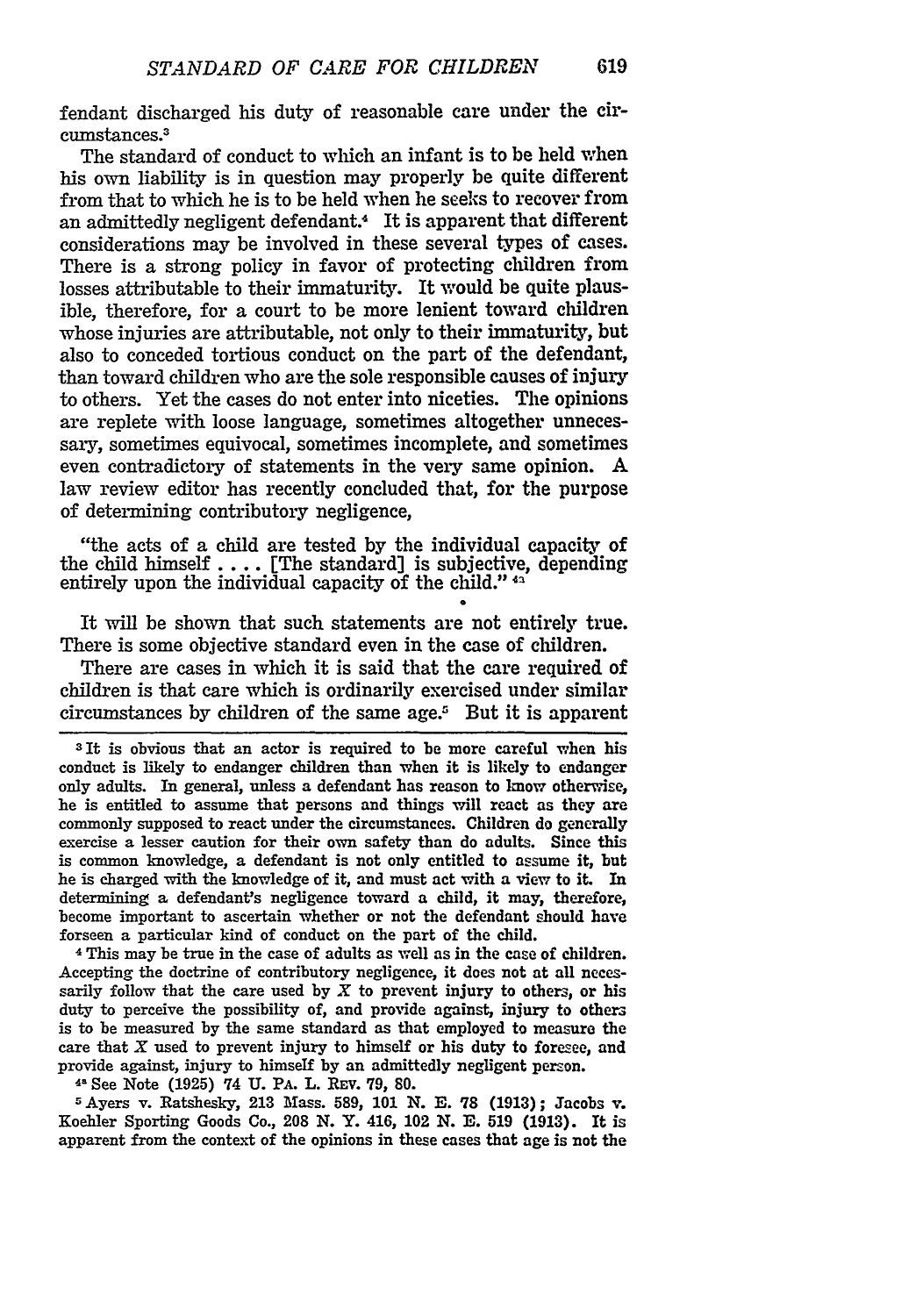that such statements are not intended to be complete and that age is not the only individualized quality even in those cases.

Judicial opinion is overwhelmingly to this effect. Thus: **...** "the sounder doctrine seems to be that age is an important but not decisive factor....."<sup>6</sup> "It is the capacity, not the age of an infant that is the criterion. . **. ." "** "The average child of its own age is not the standard by which to measure its legal diligence .**. .** . **.. 1** "Age is of no significance except as a mark of capacity." **9** "Age is not the true test in such cases." **10** Most of the plethora of cases on this point, including many in the jurisdictions cited in note 5, individualize some other qualities in addition to age. In one case or another, the courts have named, in diverse combinations the following qualities which are to be individualized: age, ability, alertness, appreciation, capability, capacity, comprehension, discernment, discretion, development, education, experience, intelligence, judgment, knowledge, maturity, reason, sex, understanding.<sup>11</sup> Age is included in all the combinations. Usually the combination consists of three qualities;

only quality to be individualized. It is to be noted, further, that in such cases as the above there is no evidence of a departure **by** the particular child from the intelligence common to children of his age. It is therefore presumed that it is a child of normal intelligence for its age. See *infras* note 20.

**6** See Berdos v. Tremont **& S.** Mills, **209** Mass. 489, 494, 95 *N.* **E. 876, 878 (1911).**

**<sup>7</sup>**See Fink v. Kansas **C. S.** Ry., **161** Mo. **App.** 314, **330,** 143 **S.** W. 568, **573 (1912).**

**<sup>s</sup>**See Herrington v. Mayor **&** Council of Macon, **125** Ga. **58, 60,** 54 **S. E. 11, 72 (1906).**

**9** See Western & **A. R. R.** v. Young, **81** Ga. **397,** 416, **7 S. E. 912,** 914 (1888).

**<sup>10</sup>**See Trudell v. Grand Trunk Ry., **126** Mich. **73, 78, 85 N.** W. 250, 252 **(1901).**

**"1** Garrison v. St. Louis, I. M. & **S.** Ry., 92 Ark. 437, **123 S.** W. **657** (1909); Linthicum v. Truitt, 2 Boyce **338, 80** Atl. 245 (Del. 1911); Baltimore & *0.* S. W. **Ry.** v. Then, **159** Ill. 535, 42 **N. E. 971 (1896);** Seifert **v.** Schaible, **81** Kan. 323, **105** Pac. **529** (1909); Berdos v. Tremont & **S.** Mills, *supra* note 6; Baker v. Flint & P. M. **R. R., 68** Mich. 90, **35** *N.* W. **836** (1897) ; Mollica v. Michigan **C.** R. R., **170** Mich. 96, **135** *N.* W. **927** (1912) **;** Solomon v. Public Serv. Ry., **87** *N.* **J.** L. 284, **92** Atl. 942 (1915); Ackerman v. Stacey, **157** App. Div. 835, 143 **N.** Y. Supp. **227** (4th Dept. 1913) ; Cleveland **C. C.** & St. L. Ry. v. Grambo, **103** Ohio St. 471, 134 **N. E.** 648 (1921) **;** Thomas v. Oregon Short Line, 47 Utah 394, 154 Pac. 777 (1916); Bentson v. Brown, **186** Wis. 629, 203 **N.** W. **380 (1925);** Ramirez v. Cheyenne, 34 Vyo. **67,** 241 Pac. **710 (1925);** see (1927) 2 WASH. L. **REv.** 204.

Of course, in so far as a court recognizes the conclusive presumption that children under a given age are incapable of contributory negligence, age is, for children in that class, the sole standard and the only individualized quality.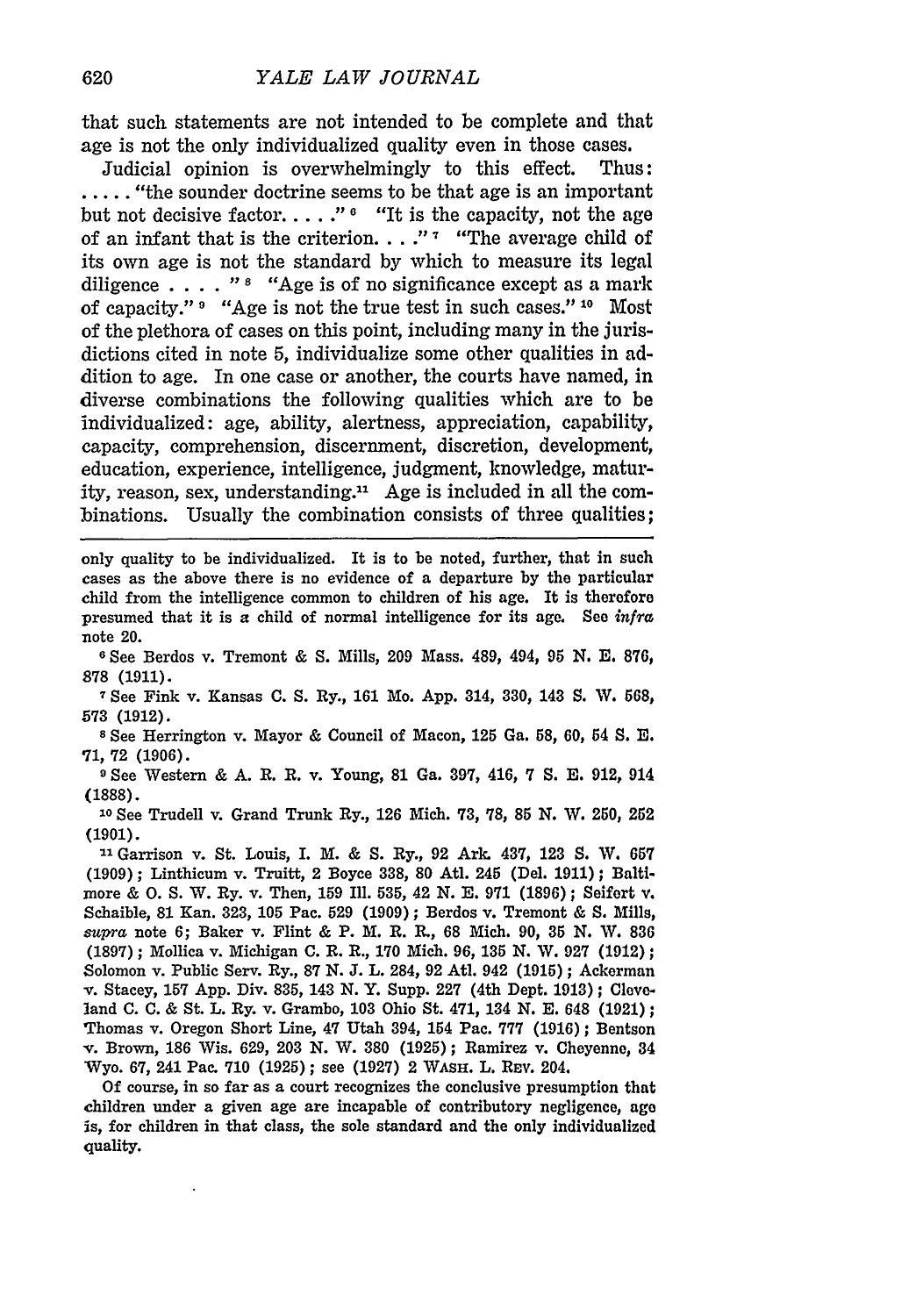and the combination,—age, intelligence and experience is the most frequent one.<sup>12</sup>

If a child is unusually intelligent, or experienced, or well informed for one of his age, he is held to the exercise of greater caution than the 6rdinary child with the intelligence, experience, and knowledge common to that age.<sup>13</sup> The quality of his conduct must be commensurate with his superiority. Many of the cases found really go no further than that (though their language is general to the effect that the qualities of intelligence, experience and knowledge are always to be individualized in the case of children). $<sup>14</sup>$  An increase in the requirements on the</sup> ground of superiority does not, however, negative the existence of a minimum standard to which children must conform. Nor is the principle peculiar to cases of infants. If an adult has greater knowledge or experience than an ordinary person in his position would have, he is required to exercise that greater knowledge and experience.<sup>15</sup> Instances of superiority are not important in determining a minimum standard.

Deficiencies of a particular individual are, however, of primary importance. On the whole, adults cannot defend imputations of negligence on the ground that in mental capacity, experience or knowledge they fall below the standard of the reasonable man.16 In the case of infants, on the contrary, deficiencies in mental capacity, experience or knowledge are to be considered in determining whether or not their conduct is negligent. Thus, the Delaware court has stated that the ordinary rule

"is to be modified according to the maturity and capacity of the infant, his ability to understand and appreciate the danger and his familiarity with all the surroundings . **.** . While a particular act committed by an infant of discerning age might clearly constitute contributory negligence, yet, if the same act should be committed by an infant of less discernment, it might not constitute contributory negligence." **1?**

**<sup>12</sup>**See cases collected in L. R. A. **1917** F 1041, annotation.

**<sup>13</sup>**Marius v. Motor Delivery Co., 146 App. Div. 608, **131** N. Y. Supp. **357** (1st Dept. **1911);** Grealish v. Brooklyn, Q. **C.** & **S.** Ry., **130** App. Div. 238, 114 N. Y. Supp. **582** (2d Dept. 1909), *aff'd* 197 N. Y. 540, 91 N. **B.** 1114 **(1910);** Thomas v. Oregon Short Line, supra note **11.** Other cases cited in **this** paper also bear this out.

**<sup>14</sup>**Thomas v. Oregon Short Line, *supra* note **11;** Derringer **v.** Tatley, 34 *N.* **D.** 43, **157** *N.* W. **811 (1916).**

**<sup>15</sup>**See Seavey, *Negligence-Subjective* or *Objective* (1927) 41 HAnv. L. REv. 1, **17.** But one is not held to his own valuation of interests and determination of social utility, or to his own judgment as to the propriety of conduct.

**<sup>36</sup>**Professor Seavey, in the article cited *supra* note **15,** admits this for the quality, intelligence, but qualifies it as to knowledge and experience.

**17** See Linthicum v. Truitt, *supra* note 11, at 347; **80** Atl. at 249.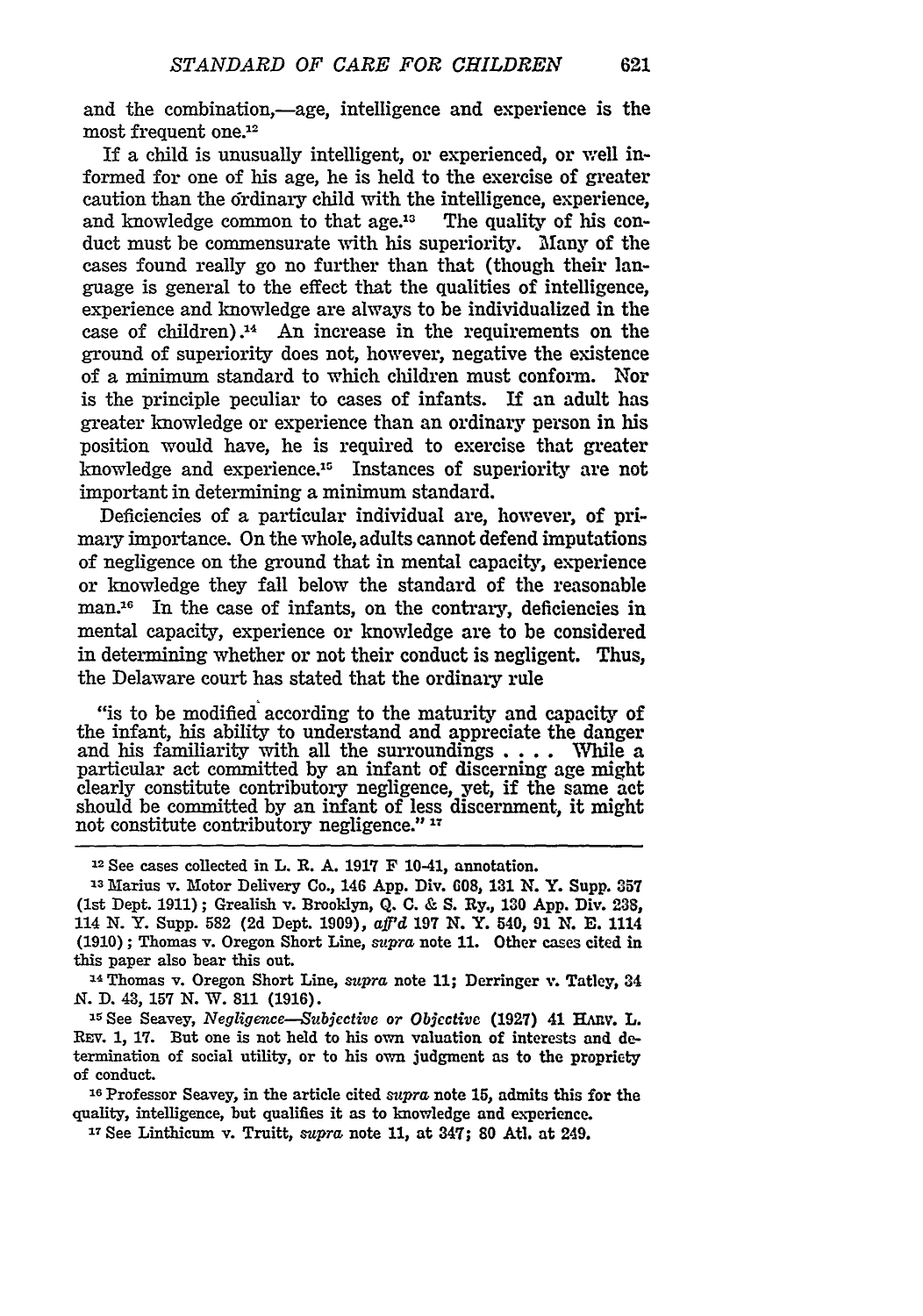So also, an Arkansas court held that where there was testimony to the effect that the plaintiff (16 years old) "was of inferior intelligence . . . was not bright and did not have good understanding," the jury should have been instructed to con-<br>sider the plaintiff's "intelligence" and "capacity."<sup>18</sup> Similar sider the plaintiff's "intelligence" and "capacity."  $18$ holdings are implicit in cases which refuse to make allowances for backwardness in the particular child on the ground that there was no evidence, or insufficient evidence, of such backwardness.<sup>10</sup> The burden of raising the issue of, and proving, backwardness is on the child. If no claim of inferiority is made it is properly presumed that the child has the intelligence and experience common to children of its age.20

With all the above-named qualities individualized, even if they are not mutually exclusive, it is difficult to see what is left for standardization. The mere fact that there is such a great diversity of expression and so much periphrasis on this point is sufficient evidence to raise a strong doubt as to the existence of a standard.

Yet there seems to be some standardization. No court ever says that a child is to be held to the measure of care which the particular child in question ordinarily exercises.<sup>21</sup> On the contrary, the courts always state the measure with some objectivity. The usual statement is that a child is held to the exercise of the degree of care which ordinary children of his age, intelligence and experience (or whatever combination is used) ordinarily exercise under similar circumstances.<sup>22</sup> Sometimes it is the care which is reasonably to be expected of children of his age, $23$  experience and intelligence. Sometimes it is the care of the class of persons to which the injured belongs.24 Sometimes it is the

**<sup>18</sup>**Garrison v. St. Louis, I. M. & S. Ry., *supra* note 11.

**<sup>19</sup>**North Hudson Co. Ry. v. Flanagan, **57** *N.* **J.** L. 696, **32** Atl. 216 (1895); Verdon v. Crescent Auto Co., **80** N. *J.* L. 199, **76** At]. 346 (1910); Grube v. Baltimore, 132 **Md.** 355, **103** Atl. 948 (1918); Nicolosi v. Clark, 169 Cal. 746, 147 Pac. **971 (1915).**

Such also is the import of the cases cited throughout this paper to the effect that the degree of care required of an infant is that reasonably to be expected from or ordinarily exercised **by** children of his age, intelligence and experience.

**<sup>20</sup>**See Verdon v. Crescent Auto. Co., *supra* note **19.** This may explain those cases cited *supra* note **5** which name only age as the individualized quality.

**<sup>21</sup>**That would be the least requirement consistent with the application of the doctrine of contributory negligence, and it would **be** entirely individualized.

**<sup>22</sup>**See almost any of the cases cited in this paper, particularly those *supra* note 11.

23Mollica v. Michigan **C.** R. R., *supra* note **11;** Ramirez v. Cheyenne, *supra* note **11;** Marius v. Motor Delivery Co., *supra* note **13.**

24 Schoonover v. Baltimore **& 0. R. R., 69** W. Va. **560, 73 S. E.** 266 **(1911).** <sup>i</sup>

ţ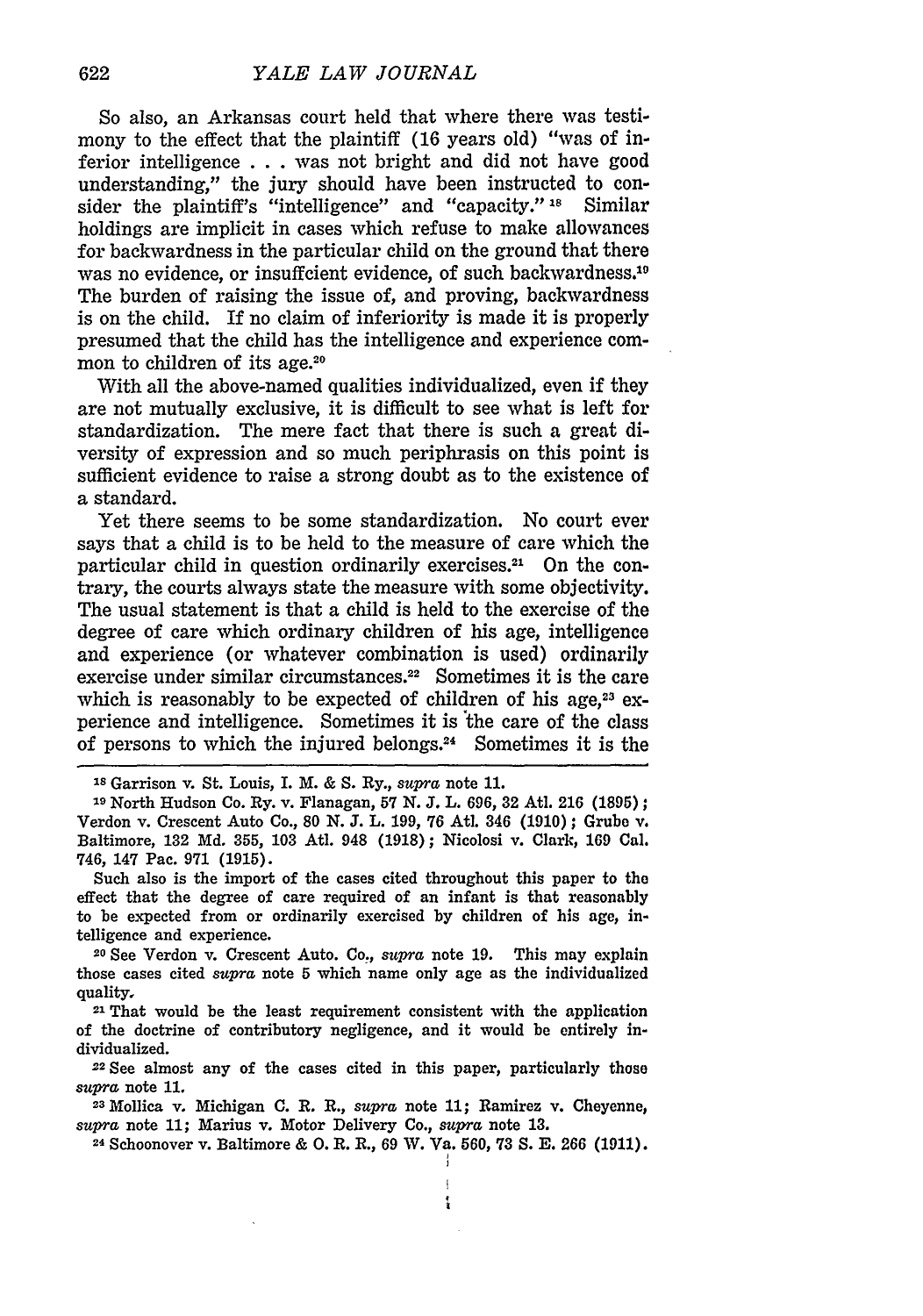623

care of ordinary, $25$  prudent and careful children of his age, experience and so forth; or of the great mass of children of his age, and so forth.<sup>26</sup> In the words of the Maine court, "The standard is the conduct of boys who are ordinarily careful."<sup>27</sup> Another Maine decision sets the standard as "that degree of care 'which ordinarily prudent children of their age and experience are accustomed to use under similar circumstances'....."<sup>26</sup> A Missouri court has held it error to refuse an instruction which stated the standard as "a reasonably prudent and careful boy of similar age. . . .<sup>" 29</sup> A New York court has stated the standard to be the care of a "reasonably careful and cautious boy of that age....<sup>"30</sup> A Delaware decision speaks of the standard as "that degree of care which children *...* of ordinary care and prudence are accustomed to exercise **. . "1** Similarly an Arkansas opinion states it as "that care which one of his age, intelligence, and ordinary prudence would exercise **. . . "1-3** Finally, a Maryland case<sup>33</sup> quotes with approval a statement in a Massachusetts decision

"that children, as well as adults, should use the prudence and discretion which persons of their years ordinarily have, and that they cannot be permitted with impunity to indulge in conduct which they know, or ought to know, to be careless, because children are often reckless and mischievous." <sup>34</sup>

It cannot fairly be said that this persistence in expression is mere logomachy, or that such statements are euphemisms for expressions like "the care which this particular child ordinarily exercises." If a child has the capacity to appreciate danger and is sufficiently experienced to avoid it, but is regularly more reckless or daring than ordinary children of his age, intelligence and experience, he will be held to the standard of conduct established by such ordinary children rather than by his own usually reckless conduct.35 Evidence of particular trends towards reckless-

- **<sup>30</sup>**See Ackerman v. Stacey, *supra* note **11,** at **838,** 143 **N.** Y. Supp. at 229. **<sup>31</sup>**See Linthicum v. Truitt, *supra* note **11,** at 347, **80 At.** at 249.
- 32 See Garrison v. St. Louis, I. **m. & S.** Ry., supra note **11,** at 444, **123 S.** W. at **661.**
	- **<sup>23</sup>**See Havermale v. Houck, 122 Md. **82,** 89, 89 Atl. 314, **316 (1913).**
- <sup>34</sup>See Collins v. South Boston **R. R.,** 142 Mlass. **301,** 315, **7 N. E. 850,** 860 (1886). **<sup>35</sup>**In addition to the cases cited *supra* notes **27** through 34, see Bentson
	-

<sup>25</sup> Bentson v. Brown, supra note **11;** Day v. Cunningham, **125** Me. **328, 133** Atl. **855 (1926);** Sullivin v. Chauvenet, **180 S.** W. **1090** (Mo. **App. 1916).**

<sup>26</sup> Quinn v. Ross Mlotor Car Co., **157** Wis. 543, 147 **N.** W. **1000** (1914). **<sup>27</sup>**See Crosby v. Blaine **C.** R. **R., 113** Me. 270, 274; **93** Atl. 744, 745 (1915).

**<sup>28</sup>**See Day v. Cunningham, *supra* note 25, at **332, 133** Atl. at **850.**

**<sup>29</sup>**See Sullivan v. Chauvenet, *supra* note 25, at 1092.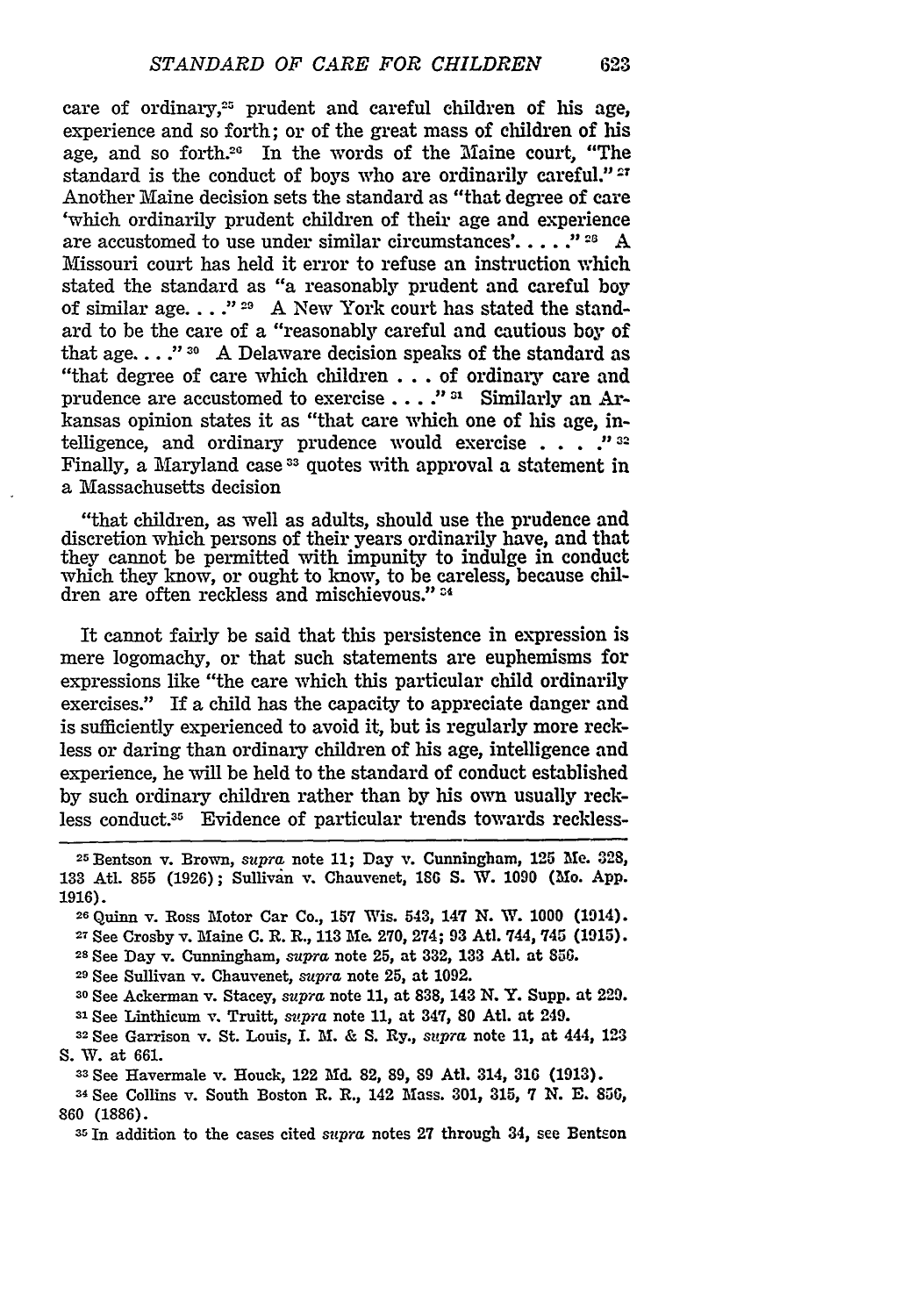ness and impetuosity on the part of a particular child is not admissible on an issue of his contributory negligence.<sup>36</sup>

A similar restriction is evidenced in cases involving the liability of landowners to infant trespassers for injuries resulting from dangerous instrumentalities on their land.<sup>37</sup> The doctrine of "attractive nuisance" is to be invoked for the protection of infants who cannot know or appreciate the danger.<sup>38</sup> infants who do not "comprehend" the consequences "of meddling" with the instrumentality.<sup>39</sup> "If ... children of such age as to be ordinarily capable of discerning and avoiding danger are injured while trespassing upon the premises of another, they may be without remedy . . . ."<sup>40</sup> In *Brinkley Car Co. v. Cooper*,<sup>41</sup> the defendant left a pool of hot water on his land, and the plaintiff, six years of age, stepped into it and was scalded. The court said: **42**

"If the pool of water was open.., and the boy had notice that it was hot, we think that the company could reasonably suppose that a boy of six years of age would not intentionally or carelessly put his foot into water known by him to be hot, and if he did so, and injury resulted, we do not think the company is responsible."

v. Brown, *supra* note **11;** Cleveland, **C. C. &** St. L. **Ry.** v. Grambo, supra note 11; Clerici v. Gennari, **132** Atl. 667 **(N. J.** 1926).

**<sup>36</sup>**Bridger v. Asheville & **S. R. R.,** 27 **S. C.** 456, **3 S. E. 860** (1887); see Collins v. South Boston **R. R.,** *supra* note 34. See also the following cases in which it was held that, as a matter of law, a child cannot recover where the evidence showed that he knew the danger and was intelligent enough to appreciate it: Moran v. Smith, 114 Me. **55, 95** Atl. **272 (1915);** Schoonover v. Baltimore **&.0. R. R.,** *supra.* note 24; Vorrath v. Burke, **63 N.** J. L. 188, 42 Atl. **838** (1899) **;** Austin v. Public Service Co., 299 Ill. 112, **132** N. **E.** 458 (1921); Zoltovski v. Gzella, **159** Mich. 620, 124 N. W. **527 (1910).**

**87** For a full discussion of this problem see Smith, *Liability of Landowners to Children Entering without Permission* (1898) 11 **HARV.** L. RsV. 349, reprinted in **SELECTED ESSAYS ON THE LAW OF ToRTs** (1924) **357;** Hudson, *The Turntable Cases in the Federal Courts* **(1923) 36** HARv. L. REV. 826, reprinted *ibid.* 397. For a reference to sources see also BOHLEN, **CASES** ON **TORTS** (2d ed. 1925) 366-386, particularly **383,** n. **35.** And see Professor Bohlen's explanations in *The Duty of a Landowner Towards Those Entering His Premises of Their* Own *Right* (1921) 69 **U.** PA. L. REv. 340, **347-350,** reprinted in **BOHLEN,** *op. cit. supra* note 2, at **190-193. <sup>38</sup>**See Chicago, B. & Q. **R. R.** v. Krayenbuhl, **65** Neb. 889, 900, 91 **N.** W.

880, 882 (1902); McDermott v. Burke, **256** Ill. 401, 406, **100 N. E.** 168, **170** (1912).

**<sup>39</sup>**See George v. Los Angeles Ry., 126 Cal. **357,** 364, **58** Pac. 819, 821 (1899).

<sup>40</sup> See Tucker v. Draper, 62 Neb. 66, 73, 86 N. W. 917, 919 (1901), quoted with approval in Chicago, **B. & Q. R. R.** v. Krayenbuhl, *supra* note **38,** at **901, 91 N.** W. at **882.**

4- 70 Ark. **331, 67 S.** W. **752 (1901).**

**42** *Ibid.* **336, 67 S.** W. at 754.